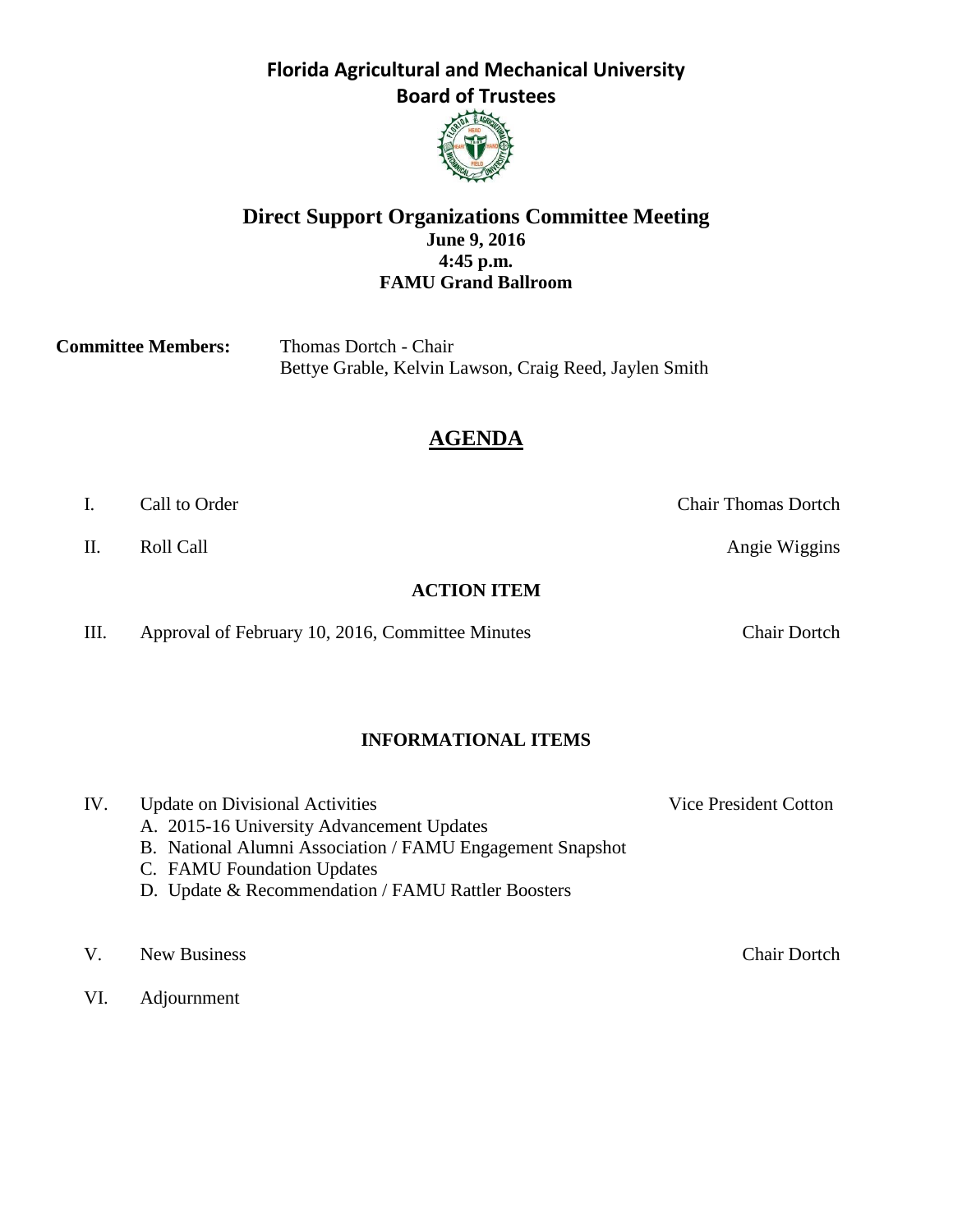

# **ACTION ITEM**

# **Direct Support Organizations Committee**

**Thursday, June 9, 2016**

**Agenda Item: III.**

| <b>Item Origination and Authorization</b> |                                         |
|-------------------------------------------|-----------------------------------------|
| Award of Bid<br>Policy                    | <b>Budget Amendment</b><br>Change Order |
| Resolution<br>Contract                    | Other<br>Grant                          |
| <b>Action of Board</b>                    |                                         |
| Approved w/ Conditions<br>Approved        | Withdrawn<br>Disapproved<br>Continued   |

**Subject: Approval of DSO Committee Meeting Minutes (February 10, 2016) Rationale:** In accordance with the Florida Statues, a governmental body shall prepare and keep minutes or make a tape recording of each open meeting of the body. **Attachment:** DSO Committee Meeting Minutes (February 10, 2016) **Recommendation:** Approve the minutes of the February 10, 2016, DSO Committee Meeting.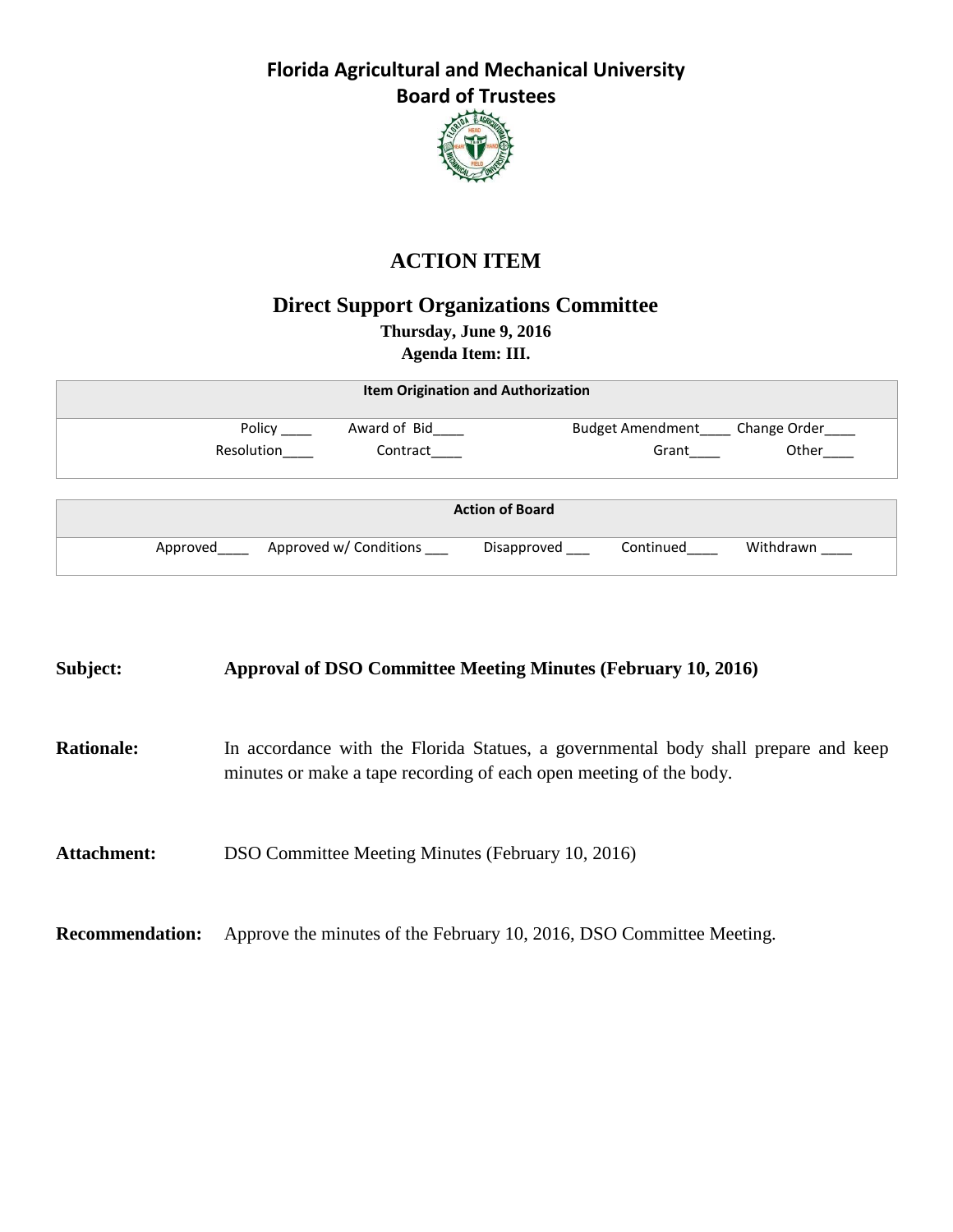

Direct Support Organizations Committee Minutes

## **Trustee Bettye Grable, Chair**

The meeting was called to order at 9:00 a.m. by Committee Chair Bettye Grable*.* Ms. Angie Wiggins called the roll, and the following committee members participated telephonically: Trustee Thomas Dortch, Jr., and Trustee Kelvin Lawson. A quorum was established.

#### *Approval of the December 10, 2015, Committee Minutes*

The Committee reviewed the minutes from the December 10, 2015, Direct Support Organizations (DSO) Committee Meeting. Trustee Lawson moved approval of the minutes, and the motion was seconded by Trustee Dortch. The motion carried.

#### *Update on Divisional Activities* **Vice President George Cotton, Sr., provided updates on Divisional Activities:**

- **A snapshot was presented on fundraising:** 
	- o Year-to-Date, \$4.6M, up by more than 20% over last year. Slightly more than \$600,000 over the same period last year.
	- o The average gift increased significantly from \$797 this time last year to \$1,500 this year.
	- $\circ$  The 2015 calendar year closed with a \$1M gift from the Hershey Foundation to endow the Sybil Mobley Chair in the School of Business.
	- o We are currently in review status for the readiness capacity of the silent phase of the FAMU Capital Campaign. The Campaign is designed to be a \$100M Comprehensive initiative. Once implemented, the campaign will be the largest campaign ever for a public HBCU.

### **Alumni Affairs Updates:**

- o Lt. Col. Gregory Clark has been elected President of the FAMU National Alumni Association.
- o FAMU's National Day of Service was held January 15-18.
- o FAMU Day at the Capitol, held February 4, was a tremendous success.
- o FAMU is proud to host the internationally acclaimed Kinsey Collection in the Foster-Tanner Fine Arts Gallery through March 25.
- o FAMU will host A Conversation with alumnus and Microsoft Board Chairman John W. Thompson on February 15.
- o FAMU Alumni will host the Hoops Group Reunion to support Women's and Men's Basketball teams and Cheerleaders during the Basketball Homecoming Weekend February, 18-21.

### **VP Cotton presented an Update on the FAMU Foundation:**

- o The FAMU Foundation continues to monitor its endowment progress, and continues to work to grow the endowment value.
	- A discussion between VP Cotton, Associate Vice President Angela Poole, BOT Chairman Cleve Warren and members of the DSO Committee followed VP Cotton's Foundation investments presentation.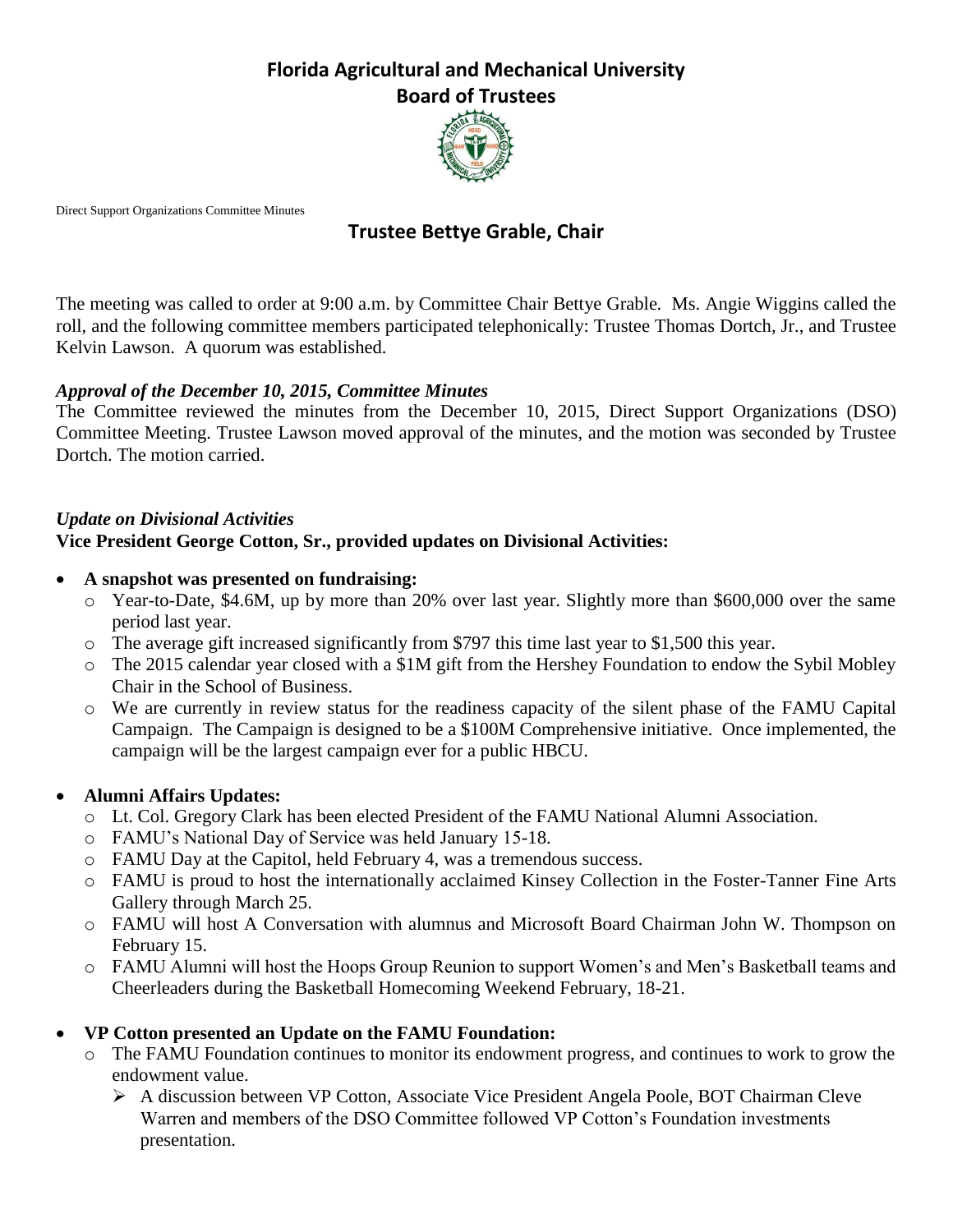

### **Mr. Cotton presented an update on Rattler Boosters:**

- o The Rattler Boosters began their annual membership drive with the traditional "Early Bird Special" to encourage members to join the NAA and support FAMU.
- o The Boosters, FAMU Foundation, and Athletics Director are engaged in conversation.

There being no further business, the meeting adjourned at 9:25 a.m.